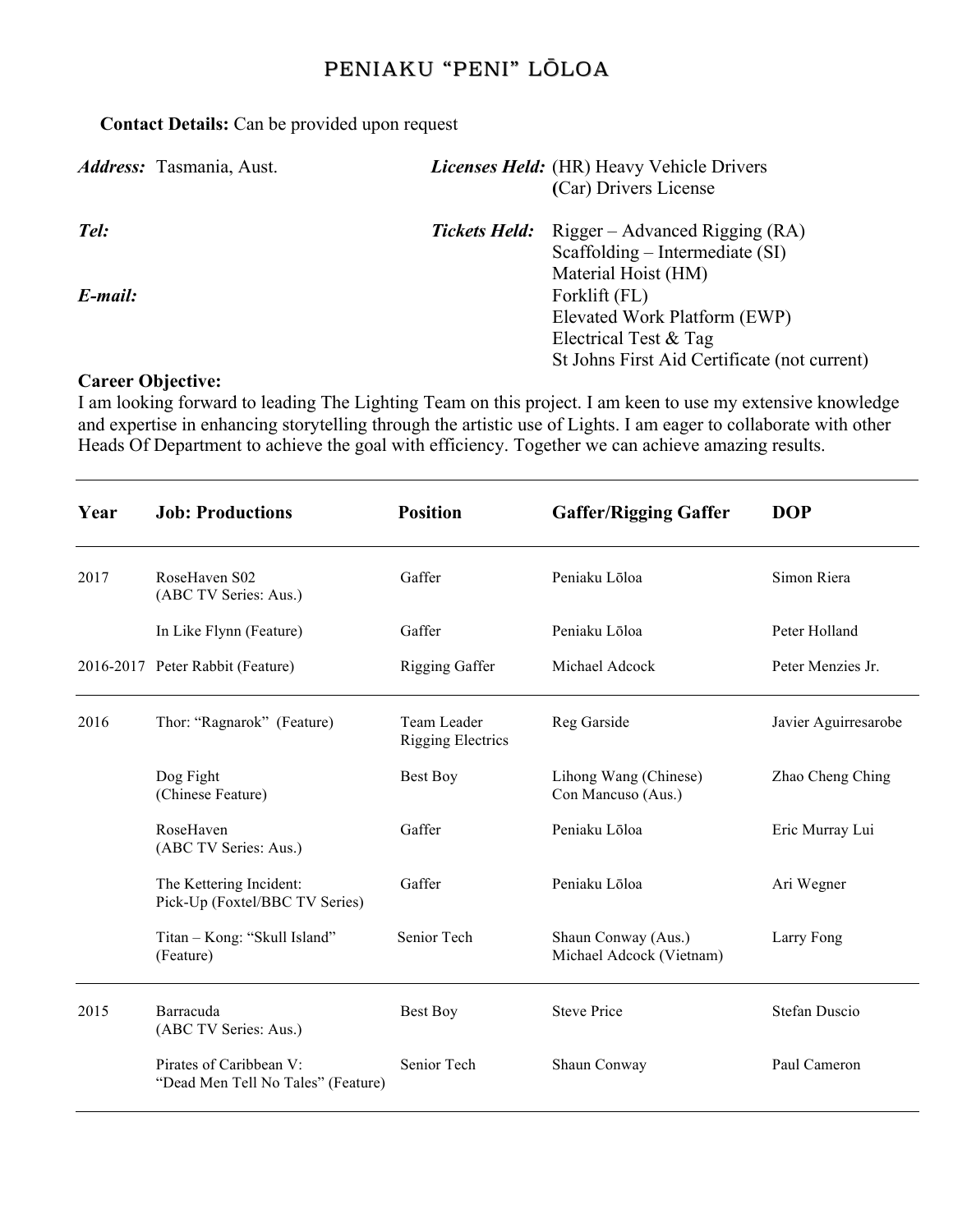| 2015 | Childhood's End<br>(US TV Series)                                       | Gaffer $(2nd Unit)$<br><b>Rigging Gaffer</b> | Peniaku Lōloa                                  | Darinn Keough<br>(2 <sup>nd</sup> Unit) |
|------|-------------------------------------------------------------------------|----------------------------------------------|------------------------------------------------|-----------------------------------------|
| 2014 | The Kettering Incident<br>(Foxtel/NBC TV Series)                        | Best Boy                                     | <b>Steve Price</b>                             | Ari Wegner                              |
|      | Odd Ball (Feature)                                                      | Rigging Gaffer                               | Mark Glinderman                                | Damian Wyvill                           |
|      | The Moon & The Sun<br>(Feature)                                         | Gaffer                                       | David Christensen (US)<br>Peniaku Lōloa (Aus.) | Conrad Hall Jr.                         |
|      | Modern Family (US TV Series)<br>(Aust.)                                 | <b>Best Boy</b>                              | Hugo Cortina (US)<br>Miles Jones (Aus.)        | James R Bagdonas                        |
|      | Back Track (Feature)                                                    | Best Boy                                     | Paul Johnstone                                 | Stefan Duscio                           |
| 2013 | Mad Max: "Fury Road" (Feature)<br>(Australian Production)               | Best Boy                                     | Paul Johnstone                                 | John Seale                              |
|      | Predestination (Feature)                                                | <b>Best Boy</b>                              | Adam Williams                                  | Ben Nott                                |
|      | The Rover (Feature)                                                     | <b>Assistant Electrics</b>                   | Michael Adcock                                 | Natasha Braier                          |
| 2012 | The Wolverine (Feature)                                                 | <b>Best Boy</b>                              | Paul Johnstone                                 | Amir Mokri/<br>Ross Emery               |
|      | iFrankenstein (Feature)                                                 | <b>Best Boy</b>                              | Karl Engeler                                   | Ross Emery                              |
| 2011 | The Great Gatsby (Feature)                                              | Senior Tech<br>(Rigging Electrics)           | Anthony Tulloch<br>(Rigging Gaffer)            | Simon Duggan                            |
|      | Mental (Feature)                                                        | <b>Best Boy</b>                              | Karl Engeler                                   | Don McAlpine                            |
|      | Goddess (Feature)                                                       | Best Boy                                     | Mark Glinderman                                | Damian Wyvill                           |
| 2010 | A Few Best Men (Feature)                                                | <b>Best Boy</b>                              | Karl Engeler                                   | Steve Windon                            |
|      | The Killer Elite (Feature)                                              | Best Boy $(2nd Unit)$                        | Chris Dewhurst                                 | Ross Emery                              |
| 2009 | The Chronicles of Narnia:<br>"The Voyage of the Dawn Treader" (Feature) | Best Boy $(2nd Unit)$                        | Mark Jefferies                                 | John Mahaffie                           |
|      | Survivor #19 & #20: Samoa<br>(US TV Series)                             | <b>Electrics Assistant</b>                   | Moses Fotofili                                 | Mark "Ninja" Lynch                      |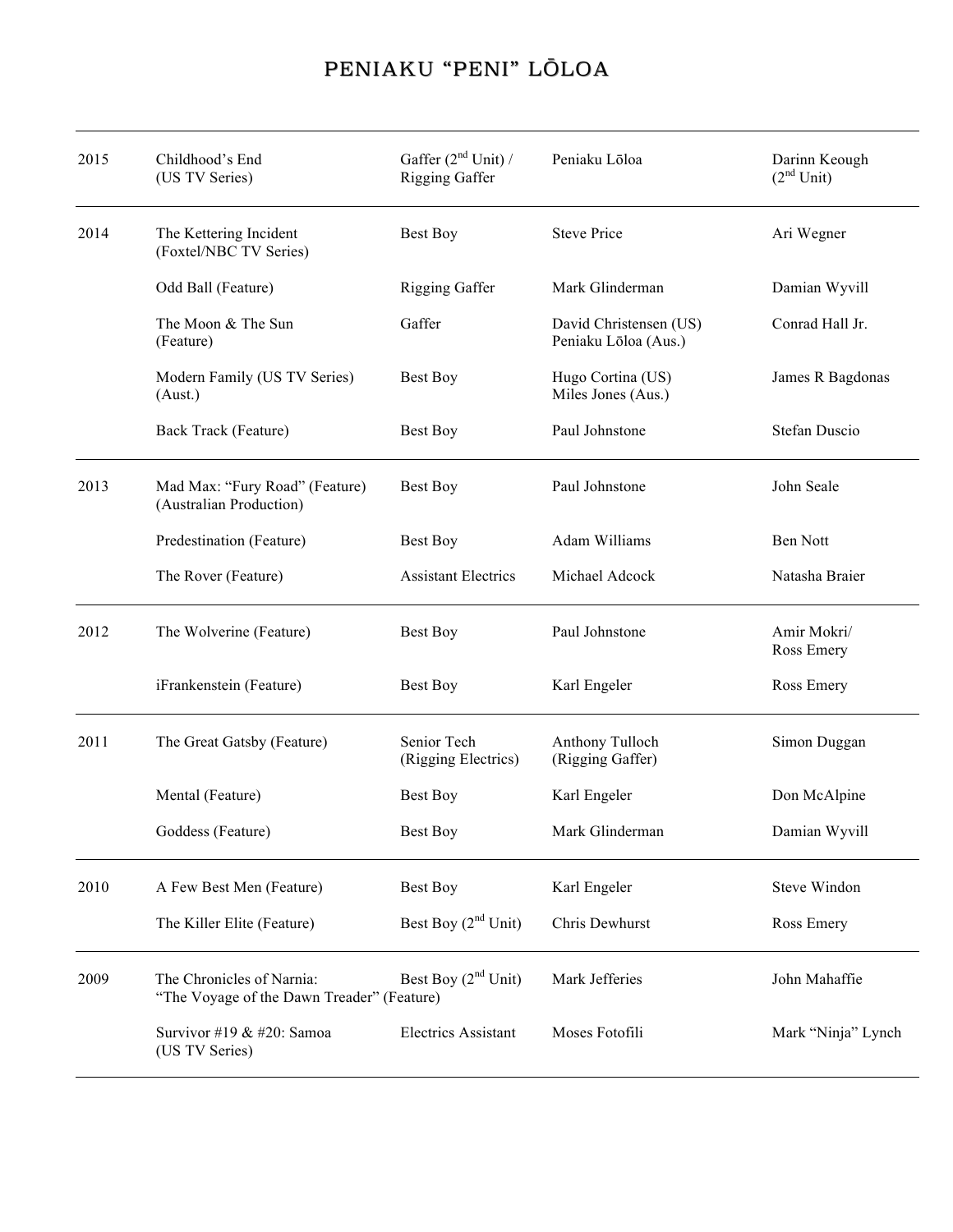| 2008 | The X-Men Origins:<br>"Wolverine" (Feature)                                   | <b>Best Boy</b>                                              | <b>Steve Mathis</b>                 | Don McAlpine                                              |
|------|-------------------------------------------------------------------------------|--------------------------------------------------------------|-------------------------------------|-----------------------------------------------------------|
|      | The X-Men Origins:<br>"Wolverine" (Feature)                                   | Gaffer<br>(Pick-Up Unit: Not Credit)                         | Peniaku Lōloa                       | David Williamson                                          |
|      | The Clinic (Feature)                                                          | <b>Electrics Assistant</b>                                   | Mark Jefferies                      | <b>Brad Shield</b>                                        |
| 2007 | The Pacific (US TV Series)                                                    | Senior Tech.<br>(Rigging Electrics)                          | Anthony Tulloch<br>(Rigging Gaffer) | Remi Adefarasin<br>(5Epds)<br>Stephen F Windon<br>(5Epds) |
|      | Pirate Master: Caribbean<br>(US TV)                                           | Best Boy                                                     | Moses Fotofili                      | Mike Murray                                               |
|      | Survivor #15: China<br>(US TV)                                                | <b>Electrics Assistant</b>                                   | Miles Jones                         | Mark "Ninja" Lynch                                        |
| 2006 | Survivor #14: Fiji<br>(US TV)                                                 | <b>Electrics Assistant</b>                                   | Miles Jones                         | Mark "Ninja" Lynch                                        |
|      | Happy Feet (Feature)<br>(Live Action Unit)                                    | <b>Electrics Assistant</b>                                   | Shaun Conway                        | Andrew Lesnie                                             |
| 2005 | Superman Returns (Feature)                                                    | On-Set Best Boy                                              | Shaun Conway                        | Newton Thomas Sigel                                       |
| 2004 | Narnia: Poster Shoot<br>(Still Shoot)                                         | Gaffer (Not Credit)<br>(Still Shoot Unit)                    | Peniaku Lōloa                       | Larry D. Horricks                                         |
|      | Narnia: "The Lion, the<br>Witch and the Wardrobe" (Feature)                   | On-Set Best Boy                                              | Steve Mathis/<br>Shaun Conway       | Don McAlpine                                              |
|      | Stealth (Feature)                                                             | <b>Electrics Assistant</b>                                   | Shaun Conway                        | Dean Samler                                               |
| 2003 | Star War Episode 111:<br>"Revenge of the Sith" (Feature)                      | <b>Electrics Assistant</b>                                   | Eddie Knight                        | David Tattersall                                          |
|      | 2002-2003 Peter Pan (Feature)                                                 | On-Set Best Boy                                              | <b>Steve Mathis</b>                 | Don McAlpine                                              |
|      | Peter Pan (Feature)                                                           | Gaffer (Not Credit)<br>(3 <sup>rd</sup> Unit & Pick-Up Unit) | Peniaku Lōloa                       | Ian "Thistle" Thorburn                                    |
|      | 2001-2002 Matrix 2 & 3:<br>"Matrix Reloaded" & "Matrix Revolutions" (Feature) | <b>Electrics Assistant</b>                                   | Reg Garside                         | <b>Bill Pope</b>                                          |
| 2001 | Kangaroo Jack (Feature)                                                       | <b>Electrics Assistant</b>                                   | Michael Adcock                      | Peter Menzies Jr.                                         |